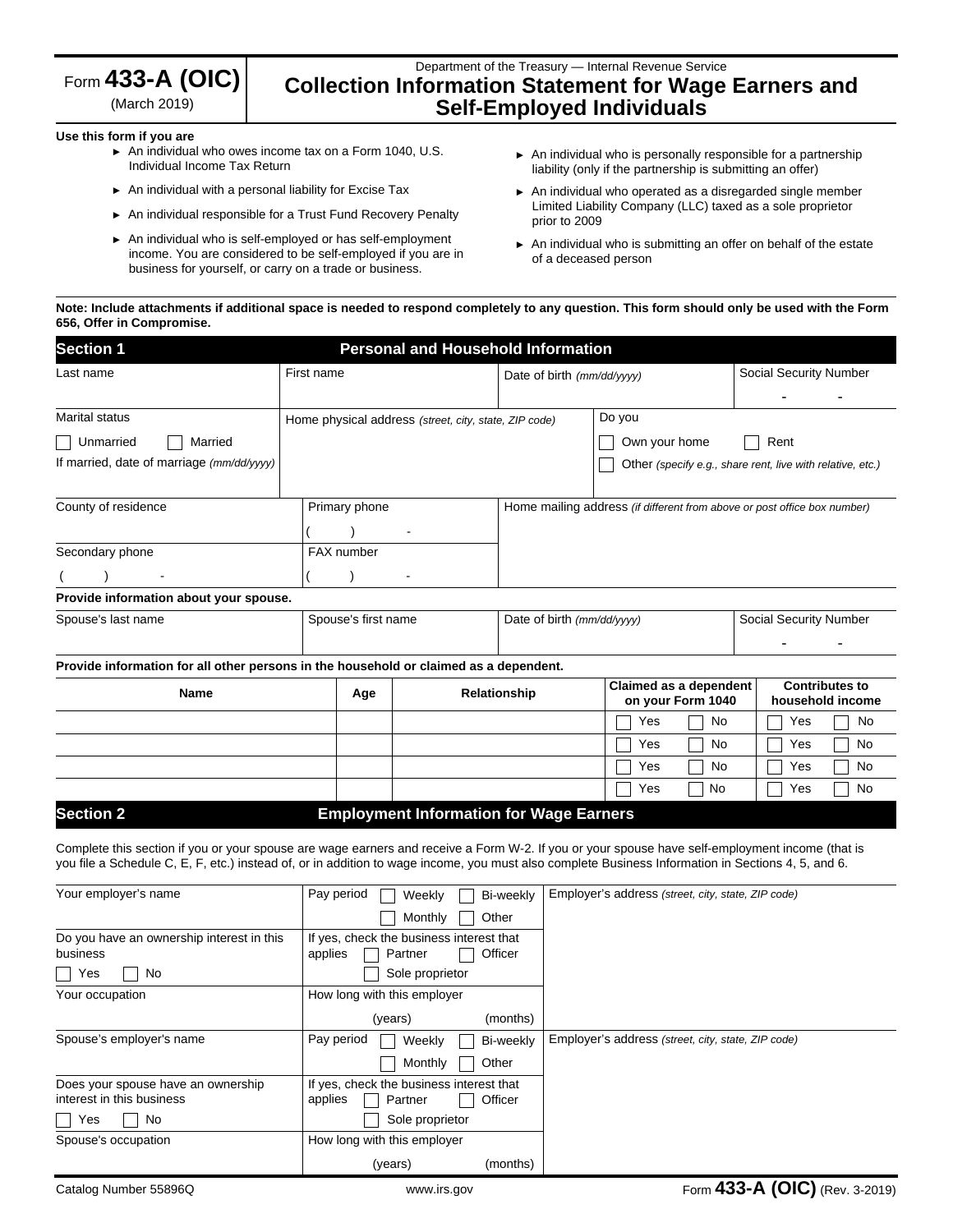Use the most current statement for each type of account, such as checking, savings, money market and online accounts, stored value cards *(such as a payroll card from an employer)*, investment, retirement accounts *(IRAs, Keogh, 401(k) plans, stocks, bonds, mutual funds, certificates of deposit)* and virtual currency *(such as Bitcoin, Ripple, Ethereum, etc.)*, life insurance policies that have a cash value, and safe deposit boxes. Asset value is subject to adjustment by IRS based on individual circumstances. Enter the total amount available for each of the following *(if additional space is needed include attachments).* 

#### **Round to the nearest dollar. Do not enter a negative number. If any line item is a negative number, enter "0".**

| Cash and Investments (domestic and foreign)                        |                               |                         |                          |                                                                                                 |                                                                                                                                |
|--------------------------------------------------------------------|-------------------------------|-------------------------|--------------------------|-------------------------------------------------------------------------------------------------|--------------------------------------------------------------------------------------------------------------------------------|
| Checking<br>Cash                                                   | Savings                       |                         | Money Market Account/CD  | <b>Online Account</b>                                                                           | <b>Stored Value Card</b>                                                                                                       |
| Bank name                                                          |                               |                         | Account number           |                                                                                                 |                                                                                                                                |
|                                                                    |                               |                         |                          |                                                                                                 | $(1a)$ \$                                                                                                                      |
| Checking<br>Savings                                                |                               | Money Market Account/CD | <b>Online Account</b>    | <b>Stored Value Card</b>                                                                        |                                                                                                                                |
| Bank name                                                          |                               |                         | Account number           |                                                                                                 |                                                                                                                                |
|                                                                    |                               |                         |                          |                                                                                                 | $(1b)$ \$                                                                                                                      |
|                                                                    |                               |                         |                          | Total of bank accounts from attachment                                                          | $(1c)$ \$                                                                                                                      |
|                                                                    |                               |                         |                          | Add lines (1a) through (1c) minus (\$1,000) =                                                   | $(1)$ \$                                                                                                                       |
| Investment account                                                 | <b>Stocks</b><br><b>Bonds</b> | Other                   |                          |                                                                                                 |                                                                                                                                |
| Name of Financial Institution                                      |                               |                         | Account number           |                                                                                                 |                                                                                                                                |
|                                                                    |                               |                         |                          |                                                                                                 |                                                                                                                                |
| Current market value                                               |                               |                         | Minus Ioan balance       |                                                                                                 |                                                                                                                                |
| \$                                                                 | $X.8 = $$                     |                         | - \$                     | $=$                                                                                             | $(2a)$ \$                                                                                                                      |
| Investment account<br>Name of Financial Institution                | <b>Stocks</b><br>Bonds        | Other                   |                          |                                                                                                 |                                                                                                                                |
|                                                                    |                               |                         | Account number           |                                                                                                 |                                                                                                                                |
| Current market value                                               |                               |                         | Minus Ioan balance       |                                                                                                 |                                                                                                                                |
| \$                                                                 | $X.8 = $$                     |                         | - \$                     |                                                                                                 | $(2b)$ \$                                                                                                                      |
| Virtual currency                                                   | Name of virtual currency      |                         | Email address used to    | $=$<br>Location(s) of virtual                                                                   |                                                                                                                                |
| Type of virtual currency                                           | wallet, exchange or digital   |                         | set-up with the virtual  | currency                                                                                        |                                                                                                                                |
|                                                                    | currency exchange (DCE)       |                         | currency exchange or DCE |                                                                                                 |                                                                                                                                |
| Current market value in U.S. dollars as of today                   |                               |                         |                          |                                                                                                 |                                                                                                                                |
| \$                                                                 | $X.8 = $$                     |                         |                          | $=$                                                                                             | $(2c)$ \$                                                                                                                      |
|                                                                    |                               |                         |                          | Total investment accounts from attachment. [current market value minus loan balance(s)]         | $(2d)$ \$                                                                                                                      |
|                                                                    |                               |                         |                          | Add lines (2a) through (2d) =                                                                   | $(2)$ \$                                                                                                                       |
| Retirement account                                                 | 401K<br><b>IRA</b>            | Other                   |                          |                                                                                                 |                                                                                                                                |
| Name of Financial Institution                                      |                               |                         | Account number           |                                                                                                 |                                                                                                                                |
|                                                                    |                               |                         |                          |                                                                                                 |                                                                                                                                |
| Current market value<br>Minus Ioan balance                         |                               |                         |                          |                                                                                                 |                                                                                                                                |
| $X .8 = $$<br>- \$                                                 |                               |                         |                          |                                                                                                 | $(3a)$ \$                                                                                                                      |
|                                                                    |                               |                         |                          | Total of retirement accounts from attachment. [current market value X .8 minus loan balance(s)] | $(3b)$ \$                                                                                                                      |
|                                                                    |                               |                         |                          | Add lines (3a) through (3b) =                                                                   | $(3)$ \$                                                                                                                       |
|                                                                    |                               |                         |                          |                                                                                                 | Note: Your reduction from current market value may be greater than 20% due to potential tax consequences/withdrawal penalties. |
|                                                                    |                               |                         |                          |                                                                                                 |                                                                                                                                |
| Cash value of Life Insurance Policies<br>Name of Insurance Company |                               |                         | Policy number            |                                                                                                 |                                                                                                                                |
|                                                                    |                               |                         |                          |                                                                                                 |                                                                                                                                |
| Current cash value                                                 |                               |                         | Minus Ioan balance       |                                                                                                 |                                                                                                                                |
| $-$ \$<br>\$<br>$=$                                                |                               |                         |                          | $(4a)$ \$                                                                                       |                                                                                                                                |
| Total cash value of life insurance policies from attachment        |                               |                         | Minus Ioan balance(s)    |                                                                                                 |                                                                                                                                |
|                                                                    |                               |                         |                          |                                                                                                 |                                                                                                                                |
| \$                                                                 |                               |                         | $-$ \$                   | $=$                                                                                             | $(4b)$ \$                                                                                                                      |
|                                                                    |                               |                         |                          | Add lines (4a) through (4b) =                                                                   | $(4)$ \$                                                                                                                       |
| Catalog Number 55896Q                                              |                               |                         | www.irs.gov              |                                                                                                 | Form 433-A (OIC) (Rev. 3-2019)                                                                                                 |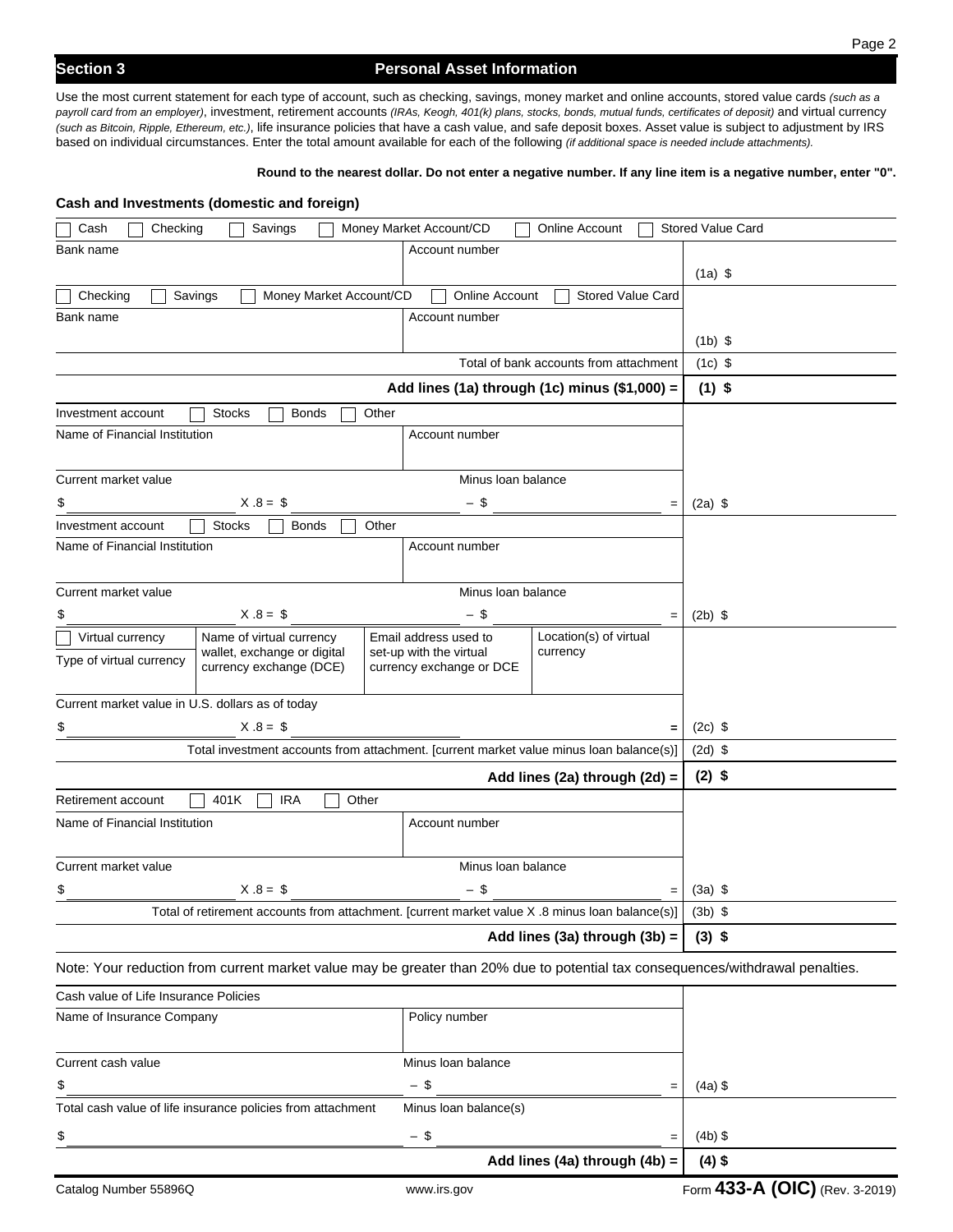|                                                                                                                                                                                                          |                                                                                             |                                                                                                      |                                      |  |                                                                                                              | Page 3    |
|----------------------------------------------------------------------------------------------------------------------------------------------------------------------------------------------------------|---------------------------------------------------------------------------------------------|------------------------------------------------------------------------------------------------------|--------------------------------------|--|--------------------------------------------------------------------------------------------------------------|-----------|
|                                                                                                                                                                                                          | <b>Section 3 (Continued)</b>                                                                |                                                                                                      | <b>Personal Asset Information</b>    |  |                                                                                                              |           |
|                                                                                                                                                                                                          |                                                                                             |                                                                                                      |                                      |  | Real property (enter information about any house, condo, co-op, time share, etc. that you own or are buying) |           |
|                                                                                                                                                                                                          | Property description (indicate if personal residence)                                       |                                                                                                      | Purchase/Lease date (mm/dd/yyyy)     |  |                                                                                                              |           |
|                                                                                                                                                                                                          | Amount of mortgage/rent payment                                                             | Date of final payment                                                                                |                                      |  | How title is held (joint tenancy, etc.)                                                                      |           |
|                                                                                                                                                                                                          | Location (street, city, state, ZIP code, county, and country)                               |                                                                                                      | state, ZIP code) and phone           |  | Lender/Lessor/Landlord name, address (street, city,                                                          |           |
| Current market value                                                                                                                                                                                     |                                                                                             |                                                                                                      | Minus Ioan balance (mortgages, etc.) |  |                                                                                                              |           |
| \$                                                                                                                                                                                                       | $X.8 = $$                                                                                   | - \$                                                                                                 |                                      |  | (total value of real estate) =                                                                               | $(5a)$ \$ |
|                                                                                                                                                                                                          | Property description (indicate if personal residence)                                       |                                                                                                      | Purchase/Lease date (mm/dd/yyyy)     |  |                                                                                                              |           |
|                                                                                                                                                                                                          | Amount of mortgage/rent payment                                                             | Date of final payment                                                                                |                                      |  | How title is held <i>(joint tenancy, etc.)</i>                                                               |           |
|                                                                                                                                                                                                          | Location (street, city, state, ZIP code, county, and country)                               |                                                                                                      | state, ZIP code) and phone           |  | Lender/Lessor/Landlord name, address (street, city,                                                          |           |
| Current market value                                                                                                                                                                                     |                                                                                             |                                                                                                      | Minus Ioan balance (mortgages, etc.) |  |                                                                                                              |           |
|                                                                                                                                                                                                          | $X.8 = $$                                                                                   | - \$                                                                                                 |                                      |  | $(total value of real estate) =$                                                                             | $(5b)$ \$ |
| Total value of property(s) from attachment [current market value X .8 minus any loan balance(s)]                                                                                                         |                                                                                             |                                                                                                      |                                      |  |                                                                                                              | $(5c)$ \$ |
| Add lines (5a) through (5c) =                                                                                                                                                                            |                                                                                             |                                                                                                      |                                      |  |                                                                                                              | $(5)$ \$  |
|                                                                                                                                                                                                          | Vehicles (enter information about any cars, boats, motorcycles, etc. that you own or lease) |                                                                                                      |                                      |  |                                                                                                              |           |
| Vehicle make & model                                                                                                                                                                                     |                                                                                             | Year                                                                                                 | Date purchased                       |  | Mileage                                                                                                      |           |
| Lease<br>Loan                                                                                                                                                                                            | Name of creditor                                                                            |                                                                                                      | Date of final payment                |  | Monthly lease/loan amount<br>\$                                                                              |           |
| Current market value                                                                                                                                                                                     |                                                                                             |                                                                                                      | Minus Ioan balance                   |  |                                                                                                              |           |
| \$                                                                                                                                                                                                       | $X.8 = $$                                                                                   | - \$                                                                                                 |                                      |  | Total value of vehicle (if the vehicle<br>is leased, enter 0 as the total value) $=$                         | $(6a)$ \$ |
|                                                                                                                                                                                                          |                                                                                             |                                                                                                      |                                      |  | Subtract \$3,450 from line (6a)<br>(If line (6a) minus \$3,450 is a negative number, enter "0")              | $(6b)$ \$ |
| Vehicle make & model                                                                                                                                                                                     |                                                                                             | Year                                                                                                 | Date purchased                       |  | Mileage                                                                                                      |           |
| Lease                                                                                                                                                                                                    | Name of creditor                                                                            |                                                                                                      | Date of final payment                |  | Monthly lease/loan amount                                                                                    |           |
| Loan<br>Current market value                                                                                                                                                                             |                                                                                             |                                                                                                      | Minus Ioan balance                   |  | \$                                                                                                           |           |
|                                                                                                                                                                                                          |                                                                                             |                                                                                                      |                                      |  | Total value of vehicle (if the vehicle                                                                       |           |
| \$                                                                                                                                                                                                       | $X.8 = $$                                                                                   | $-$ \$                                                                                               |                                      |  | is leased, enter 0 as the total value) $=$                                                                   | $(6c)$ \$ |
| If you are filing a joint offer, subtract \$3,450 from line (6c)<br>(If line (6c) minus \$3,450 is a negative number, enter "0")<br>If you are not filing a joint offer, enter the amount from line (6c) |                                                                                             |                                                                                                      |                                      |  |                                                                                                              | $(6d)$ \$ |
|                                                                                                                                                                                                          |                                                                                             | Total value of vehicles listed from attachment [current market value X .8 minus any loan balance(s)] | $(6e)$ \$                            |  |                                                                                                              |           |
|                                                                                                                                                                                                          |                                                                                             |                                                                                                      |                                      |  | Total lines (6b), (6d), and (6e) $=$                                                                         | $(6)$ \$  |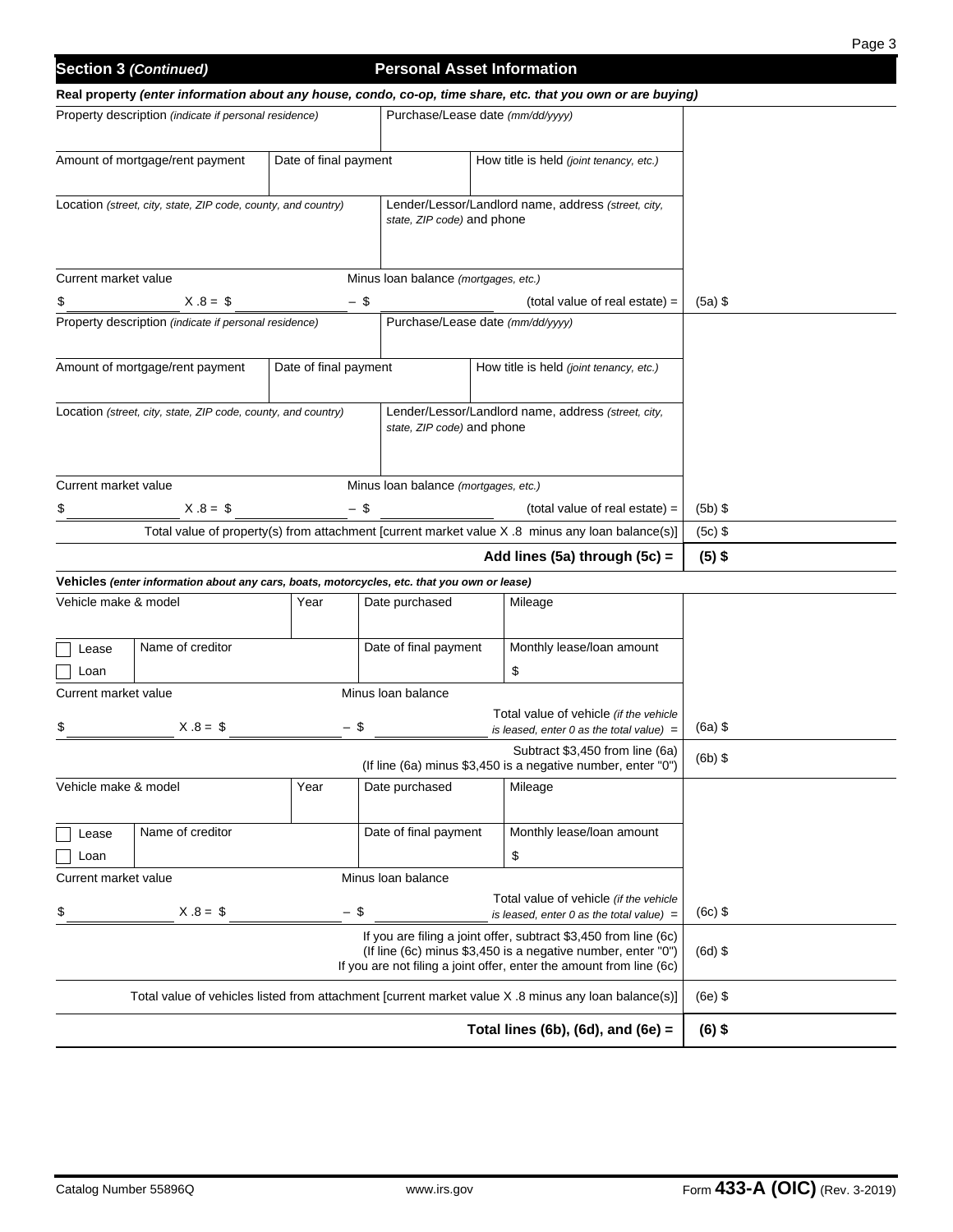| <b>Section 3 (Continued)</b>                                                                                                                                    |                                                                                                                                                                                                                                                                  | <b>Personal Asset Information</b>                            |                                                                    |                                                        |            |                          |                                                                                                                      |
|-----------------------------------------------------------------------------------------------------------------------------------------------------------------|------------------------------------------------------------------------------------------------------------------------------------------------------------------------------------------------------------------------------------------------------------------|--------------------------------------------------------------|--------------------------------------------------------------------|--------------------------------------------------------|------------|--------------------------|----------------------------------------------------------------------------------------------------------------------|
| Other valuable items (artwork, collections, jewelry, items of value in safe deposit boxes, interest in a company or business that is not publicly traded, etc.) |                                                                                                                                                                                                                                                                  |                                                              |                                                                    |                                                        |            |                          |                                                                                                                      |
| Description of asset(s)                                                                                                                                         |                                                                                                                                                                                                                                                                  |                                                              |                                                                    |                                                        |            |                          |                                                                                                                      |
| Current market value                                                                                                                                            |                                                                                                                                                                                                                                                                  |                                                              | Minus Ioan balance                                                 |                                                        |            |                          |                                                                                                                      |
| $X .8 = $$<br>\$                                                                                                                                                |                                                                                                                                                                                                                                                                  |                                                              | $-$ \$                                                             |                                                        | $=$        | $(7a)$ \$                |                                                                                                                      |
| Value of remaining furniture and personal effects (not listed above)                                                                                            |                                                                                                                                                                                                                                                                  |                                                              |                                                                    |                                                        |            |                          |                                                                                                                      |
| Description of asset                                                                                                                                            |                                                                                                                                                                                                                                                                  |                                                              |                                                                    |                                                        |            |                          |                                                                                                                      |
| Current market value                                                                                                                                            |                                                                                                                                                                                                                                                                  |                                                              | Minus Ioan balance                                                 |                                                        |            |                          |                                                                                                                      |
| $X.8 = $$<br>\$                                                                                                                                                 |                                                                                                                                                                                                                                                                  |                                                              | - \$                                                               |                                                        |            | $(7b)$ \$                |                                                                                                                      |
| Total value of valuable items listed from attachment [current market value X .8 minus any loan balance(s)]                                                      |                                                                                                                                                                                                                                                                  |                                                              |                                                                    |                                                        | $(7c)$ \$  |                          |                                                                                                                      |
|                                                                                                                                                                 |                                                                                                                                                                                                                                                                  | Add lines (7a) through (7c) minus IRS deduction of \$9,540 = |                                                                    |                                                        |            | $(7)$ \$                 |                                                                                                                      |
|                                                                                                                                                                 | Do not include amount on the lines with a letter beside the number. Round to the nearest whole dollar.<br>Do not enter a negative number. If any line item is a negative, enter "0" on that line.<br>Add lines (1) through (7) and enter the amount in Box $A =$ |                                                              |                                                                    |                                                        |            |                          | Available Individual Equity in Assets                                                                                |
| NOTE: If you or your spouse are self-employed, Sections 4, 5, and 6 must be completed before continuing with Sections 7 and 8.                                  |                                                                                                                                                                                                                                                                  |                                                              |                                                                    |                                                        |            |                          |                                                                                                                      |
| <b>Section 4</b>                                                                                                                                                |                                                                                                                                                                                                                                                                  | <b>Self-Employed Information</b>                             |                                                                    |                                                        |            |                          |                                                                                                                      |
| If you or your spouse are self-employed (e.g., files Schedule(s) C, E, F, etc.), complete this section.                                                         |                                                                                                                                                                                                                                                                  |                                                              |                                                                    |                                                        |            |                          |                                                                                                                      |
| Is your business a sole proprietorship                                                                                                                          |                                                                                                                                                                                                                                                                  |                                                              |                                                                    | Address of business (if other than personal residence) |            |                          |                                                                                                                      |
| No<br>Yes<br>Name of business                                                                                                                                   |                                                                                                                                                                                                                                                                  |                                                              |                                                                    |                                                        |            |                          |                                                                                                                      |
|                                                                                                                                                                 |                                                                                                                                                                                                                                                                  |                                                              |                                                                    |                                                        |            |                          |                                                                                                                      |
| Business telephone number                                                                                                                                       |                                                                                                                                                                                                                                                                  | <b>Employer Identification Number</b>                        | Business website address                                           |                                                        |            | Trade name or DBA        |                                                                                                                      |
|                                                                                                                                                                 |                                                                                                                                                                                                                                                                  |                                                              |                                                                    |                                                        |            |                          |                                                                                                                      |
| Description of business                                                                                                                                         | Total number of employees<br>Frequency of tax deposits                                                                                                                                                                                                           |                                                              |                                                                    | Average gross monthly                                  |            |                          |                                                                                                                      |
|                                                                                                                                                                 |                                                                                                                                                                                                                                                                  |                                                              |                                                                    |                                                        | payroll \$ |                          |                                                                                                                      |
| Do you or your spouse have any other business interests? Include any<br>interest in an LLC, LLP, corporation, partnership, etc.                                 |                                                                                                                                                                                                                                                                  |                                                              |                                                                    | Business address (street, city, state, ZIP code)       |            |                          |                                                                                                                      |
| (percentage of ownership:<br>Yes                                                                                                                                | ) Title                                                                                                                                                                                                                                                          |                                                              |                                                                    |                                                        |            |                          |                                                                                                                      |
| No                                                                                                                                                              |                                                                                                                                                                                                                                                                  |                                                              |                                                                    |                                                        |            |                          |                                                                                                                      |
| Business name                                                                                                                                                   |                                                                                                                                                                                                                                                                  |                                                              | <b>Employer Identification Number</b><br>Business telephone number |                                                        |            |                          |                                                                                                                      |
| Type of business (select one)                                                                                                                                   |                                                                                                                                                                                                                                                                  |                                                              |                                                                    |                                                        |            |                          |                                                                                                                      |
| Partnership<br><b>LLC</b>                                                                                                                                       | Corporation                                                                                                                                                                                                                                                      | Other                                                        |                                                                    |                                                        |            |                          |                                                                                                                      |
| <b>Section 5</b>                                                                                                                                                |                                                                                                                                                                                                                                                                  | <b>Business Asset Information (for Self-Employed)</b>        |                                                                    |                                                        |            |                          |                                                                                                                      |
| List business assets such as bank accounts, virtual currency (cryptocurrency), tools, books, machinery, equipment, business vehicles and real property          |                                                                                                                                                                                                                                                                  |                                                              |                                                                    |                                                        |            |                          |                                                                                                                      |
| that is owned/leased/rented. If additional space is needed, attach a list of items. Do not include personal assets listed in Section 3.                         |                                                                                                                                                                                                                                                                  |                                                              |                                                                    |                                                        |            |                          |                                                                                                                      |
|                                                                                                                                                                 |                                                                                                                                                                                                                                                                  |                                                              |                                                                    |                                                        |            |                          | Round to the nearest whole dollar. Do not enter a negative number. If any line item is a negative number, enter "0". |
| Cash<br>Checking                                                                                                                                                | Savings                                                                                                                                                                                                                                                          | Money Market Account/CD                                      |                                                                    | Online Account                                         |            | <b>Stored Value Card</b> |                                                                                                                      |
| Bank name                                                                                                                                                       |                                                                                                                                                                                                                                                                  |                                                              | Account number                                                     |                                                        |            | $(8a)$ \$                |                                                                                                                      |
| Cash<br>Checking                                                                                                                                                | Savings                                                                                                                                                                                                                                                          | Money Market Account/CD                                      |                                                                    | <b>Online Account</b>                                  |            | <b>Stored Value Card</b> |                                                                                                                      |
| Bank name                                                                                                                                                       |                                                                                                                                                                                                                                                                  |                                                              | Account number                                                     |                                                        |            |                          |                                                                                                                      |
|                                                                                                                                                                 |                                                                                                                                                                                                                                                                  |                                                              |                                                                    |                                                        |            | $(8b)$ \$                |                                                                                                                      |
| Name of virtual currency<br>Email address used to<br>Virtual currency<br>wallet, exchange or digital<br>set-up with the virtual                                 |                                                                                                                                                                                                                                                                  |                                                              |                                                                    | Location(s) of virtual<br>currency                     |            |                          |                                                                                                                      |
| Type of virtual currency<br>currency exchange (DCE)<br>currency exchange or DCE                                                                                 |                                                                                                                                                                                                                                                                  |                                                              |                                                                    |                                                        |            |                          |                                                                                                                      |
| Current market value in U.S. dollars as of today                                                                                                                |                                                                                                                                                                                                                                                                  |                                                              |                                                                    |                                                        |            |                          |                                                                                                                      |
| $X.8 = $$                                                                                                                                                       |                                                                                                                                                                                                                                                                  |                                                              |                                                                    |                                                        |            |                          |                                                                                                                      |
| \$                                                                                                                                                              |                                                                                                                                                                                                                                                                  |                                                              |                                                                    | Total bank accounts from attachment                    | $=$        | $(8c)$ \$                |                                                                                                                      |
|                                                                                                                                                                 |                                                                                                                                                                                                                                                                  |                                                              |                                                                    | Add lines (8a) through (8d) =                          |            | $(8d)$ \$<br>$(8)$ \$    |                                                                                                                      |
|                                                                                                                                                                 |                                                                                                                                                                                                                                                                  |                                                              |                                                                    |                                                        |            |                          |                                                                                                                      |
| Catalog Number 55896Q                                                                                                                                           |                                                                                                                                                                                                                                                                  | www.irs.gov                                                  |                                                                    |                                                        |            |                          | Form 433-A (OIC) (Rev. 3-2019)                                                                                       |

Page 4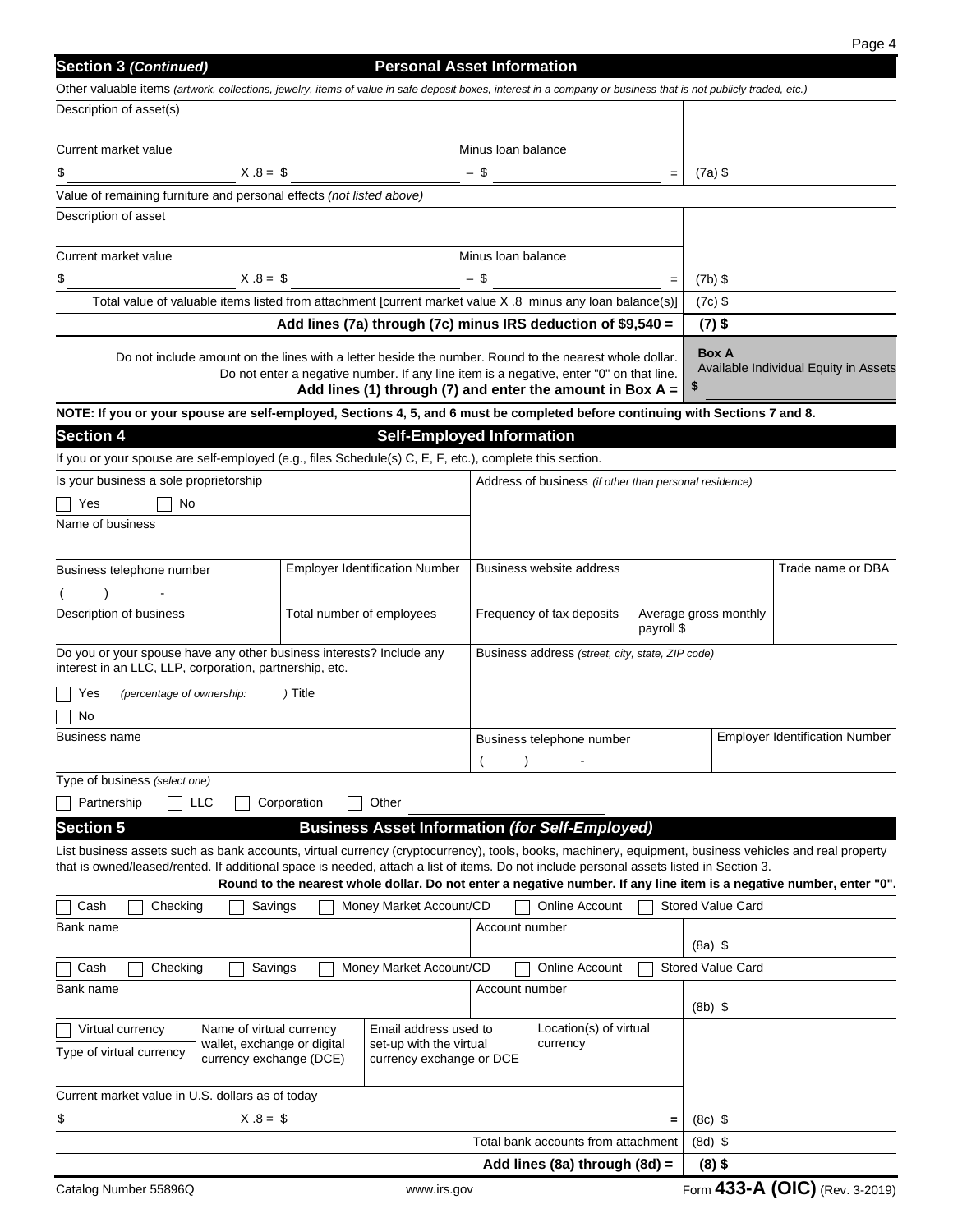Page 5

Description of asset

# **Section 5** *(Continued)* **Business Asset Information** *(for Self-Employed)*

| Current market value         |                                                                                                                            | Minus Ioan balance                                                                    | Total value (if leased or used                                                                     |           |
|------------------------------|----------------------------------------------------------------------------------------------------------------------------|---------------------------------------------------------------------------------------|----------------------------------------------------------------------------------------------------|-----------|
| \$                           | $X.8 = $$                                                                                                                  | - \$                                                                                  | in the production of income,<br>enter 0 as the total value)<br>$=$                                 | $(9a)$ \$ |
| Description of asset:        |                                                                                                                            |                                                                                       |                                                                                                    |           |
| Current market value         |                                                                                                                            | Minus Loan Balance                                                                    | Total value (if leased or used                                                                     |           |
| \$                           | $X.8 = $$                                                                                                                  | - \$                                                                                  | in the production of income,<br>enter 0 as the total value)<br>$=$                                 | $(9b)$ \$ |
|                              |                                                                                                                            |                                                                                       | Total value of assets listed from attachment [current market value X .8 minus any loan balance(s)] | $(9c)$ \$ |
|                              |                                                                                                                            |                                                                                       | Add lines (9a) through (9c) $=$                                                                    | $(9)$ \$  |
|                              |                                                                                                                            | $(10)$ \$                                                                             |                                                                                                    |           |
|                              | Enter the value of line (9) minus line (10). If less than zero enter zero. $=$                                             | $(11)$ \$                                                                             |                                                                                                    |           |
| <b>Notes Receivable</b>      |                                                                                                                            |                                                                                       |                                                                                                    |           |
| Do you have notes receivable | Yes                                                                                                                        | No                                                                                    |                                                                                                    |           |
|                              |                                                                                                                            | If yes, attach current listing that includes name(s) and amount of note(s) receivable |                                                                                                    |           |
| <b>Accounts Receivable</b>   |                                                                                                                            |                                                                                       |                                                                                                    |           |
|                              | Do you have accounts receivable, including e-payment, factoring<br>companies, and any bartering or online auction accounts |                                                                                       |                                                                                                    |           |
|                              | If yes, you may be asked to provide a list of your account(s) receivable                                                   |                                                                                       |                                                                                                    |           |
|                              | Do not include amounts from the lines with a letter beside the number [for example: (9c)].                                 | <b>Box B</b><br>Available Business Equity in<br>Assets                                |                                                                                                    |           |
|                              | Do not enter a negative number. If any line item is a negative, enter "0" on that line.                                    | Add lines (8) and (11) and enter the amount in Box B = $\vert$<br>\$                  |                                                                                                    |           |
| <b>Section 6</b>             |                                                                                                                            |                                                                                       | <b>Business Income and Expense Information (for Self-Employed)</b>                                 |           |

If you provide a current profit and loss (P&L) statement for the information below, enter the total gross monthly income on line 17 and your monthly expenses on line 29 below. Do not complete lines (12) - (16) and (18) - (28). You may use the amounts claimed for income and expenses on your most recent Schedule C; however, if the amount has changed significantly within the past year, a current P&L should be submitted to substantiate the claim.

#### **Round to the nearest whole dollar. Do not enter a negative number. If any line item is a negative number, enter "0".**

| Business income (you may average 6-12 months income/receipts to determine your gross monthly income/receipts)                                                                                          |                                                  |
|--------------------------------------------------------------------------------------------------------------------------------------------------------------------------------------------------------|--------------------------------------------------|
| Gross receipts                                                                                                                                                                                         | $(12)$ \$                                        |
| Gross rental income                                                                                                                                                                                    | $(13)$ \$                                        |
| Interest income                                                                                                                                                                                        | $(14)$ \$                                        |
| <b>Dividends</b>                                                                                                                                                                                       | $(15)$ \$                                        |
| Other income                                                                                                                                                                                           | $(16)$ \$                                        |
| Add lines $(12)$ through $(16)$ =                                                                                                                                                                      | $(17)$ \$                                        |
| Business expenses (you may average 6-12 months expenses to determine your average expenses)                                                                                                            |                                                  |
| Materials purchased (e.g., items directly related to the production of a product or service)                                                                                                           | $(18)$ \$                                        |
| Inventory purchased (e.g., goods bought for resale)                                                                                                                                                    | $(19)$ \$                                        |
| Gross wages and salaries                                                                                                                                                                               | $(20)$ \$                                        |
| Rent                                                                                                                                                                                                   | $(21)$ \$                                        |
| Supplies (items used to conduct business and used up within one year, e.g., books, office supplies, professional equipment, etc.)                                                                      | $(22)$ \$                                        |
| Utilities/telephones                                                                                                                                                                                   | $(23)$ \$                                        |
| Vehicle costs (gas, oil, repairs, maintenance)                                                                                                                                                         | $(24)$ \$                                        |
| <b>Business insurance</b>                                                                                                                                                                              | $(25)$ \$                                        |
| Current business taxes (e.g., real estate, excise, franchise, occupational, personal property, sales and employer's portion of<br>employment taxes)                                                    | $(26)$ \$                                        |
| Secured debts (not credit cards)                                                                                                                                                                       | $(27)$ \$                                        |
| Other business expenses (include a list)                                                                                                                                                               | $(28)$ \$                                        |
| Add lines $(18)$ through $(28)$ =                                                                                                                                                                      | $(29)$ \$                                        |
| Round to the nearest whole dollar.<br>Do not enter a negative number. If any line item is a negative, enter "0" on that line.<br>Subtract line (29) from line (17) and enter the amount in Box $C =  $ | <b>Box C</b><br><b>Net Business Income</b><br>\$ |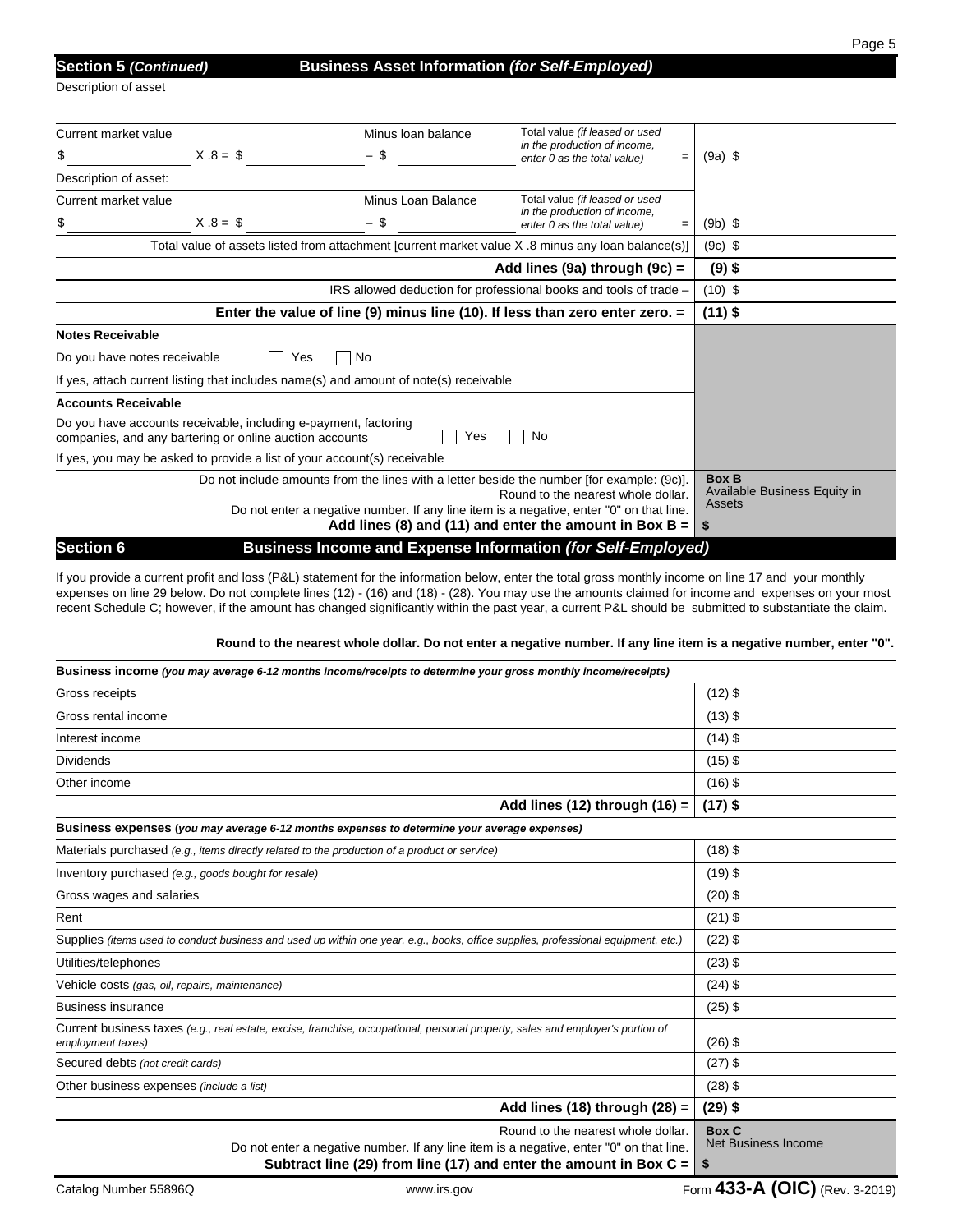# **Section 7** Monthly Household Income and Expense Information

Page 6

Enter your household's gross monthly income. The information below is for yourself, your spouse, and anyone else who contributes to your household's income. The entire household includes spouse, non-liable spouse, significant other, children, and others who contribute to the household. This is necessary for the IRS to accurately evaluate your offer.

## **Monthly Household Income**

**Note: Entire household income should also include income that is considered not taxable and may not be included on your tax return.** 

|                                                                                                                                                                                                            |                                                                                                             |                                                                          |  |            |                                               |                                  |                                      | Round to the nearest whole dollar. |
|------------------------------------------------------------------------------------------------------------------------------------------------------------------------------------------------------------|-------------------------------------------------------------------------------------------------------------|--------------------------------------------------------------------------|--|------------|-----------------------------------------------|----------------------------------|--------------------------------------|------------------------------------|
| Primary taxpayer                                                                                                                                                                                           |                                                                                                             |                                                                          |  |            |                                               |                                  |                                      |                                    |
| Gross wages                                                                                                                                                                                                |                                                                                                             | Social Security                                                          |  | Pension(s) |                                               | Other income (e.g. unemployment) |                                      |                                    |
| \$                                                                                                                                                                                                         |                                                                                                             | + \$                                                                     |  | + \$       | + \$                                          |                                  | Total primary<br>taxpayer income $=$ | $(30)$ \$                          |
| <b>Spouse</b>                                                                                                                                                                                              |                                                                                                             |                                                                          |  |            |                                               |                                  |                                      |                                    |
| Gross wages                                                                                                                                                                                                |                                                                                                             | Social Security                                                          |  | Pension(s) |                                               | Other Income (e.g. unemployment) |                                      |                                    |
| \$                                                                                                                                                                                                         |                                                                                                             | $+$ \$                                                                   |  | $+$ \$     | $+$ \$                                        |                                  | Total spouse<br>$income =$           | $(31)$ \$                          |
|                                                                                                                                                                                                            | Additional sources of income used to support the household, e.g., non-liable spouse, or anyone else who may |                                                                          |  |            |                                               |                                  |                                      |                                    |
| contribute to the household income, etc. List source(s)                                                                                                                                                    |                                                                                                             |                                                                          |  |            |                                               | $(32)$ \$                        |                                      |                                    |
| Interest and dividends                                                                                                                                                                                     |                                                                                                             |                                                                          |  |            |                                               | $(33)$ \$                        |                                      |                                    |
|                                                                                                                                                                                                            |                                                                                                             | Distributions (e.g., income from partnerships, sub-S Corporations, etc.) |  |            |                                               |                                  |                                      | $(34)$ \$                          |
| Net rental income                                                                                                                                                                                          |                                                                                                             |                                                                          |  |            |                                               | $(35)$ \$                        |                                      |                                    |
| Net business income from Box C                                                                                                                                                                             |                                                                                                             |                                                                          |  |            |                                               | $(36)$ \$                        |                                      |                                    |
| Child support received                                                                                                                                                                                     |                                                                                                             |                                                                          |  |            |                                               | $(37)$ \$                        |                                      |                                    |
| Alimony received                                                                                                                                                                                           |                                                                                                             |                                                                          |  |            | $(38)$ \$                                     |                                  |                                      |                                    |
| Round to the nearest whole dollar.<br>Do not enter a negative number. If any line item is a negative, enter "0" on that line.<br>Add lines (30) through (38) and enter the amount in Box $D = \frac{1}{2}$ |                                                                                                             |                                                                          |  |            | <b>Box D</b><br><b>Total Household Income</b> |                                  |                                      |                                    |

## **Monthly Household Expenses**

Enter your average monthly expenses.

**Note: For expenses claimed in boxes (39) and (45) only, you should list the full amount of the allowable standard even if the actual amount you pay is less. For the other boxes input your actual expenses. You may find the allowable standards at http://www.irs.gov/Businesses/Small-Businesses-&-Self-Employed/Collection-Financial-Standards.**

|                                                                                                                                                                                                                                                                                           | Round to the nearest whole dollar.                    |
|-------------------------------------------------------------------------------------------------------------------------------------------------------------------------------------------------------------------------------------------------------------------------------------------|-------------------------------------------------------|
| Food, clothing, and miscellaneous (e.g., housekeeping supplies, personal care products, minimum payment on credit card).<br>A reasonable estimate of these expenses may be used                                                                                                           | $(39)$ \$                                             |
| Housing and utilities (e.g., rent or mortgage payment and average monthly cost of property taxes, home insurance,<br>maintenance, dues, fees and utilities including electricity, gas, other fuels, trash collection, water, cable television and internet,<br>telephone, and cell phone) | $(40)$ \$                                             |
| Vehicle loan and/or lease payment(s)                                                                                                                                                                                                                                                      | $(41)$ \$                                             |
| Vehicle operating costs (e.g., average monthly cost of maintenance, repairs, insurance, fuel, registrations, licenses,<br>inspections, parking, tolls, etc.). A reasonable estimate of these expenses may be used                                                                         | $(42)$ \$                                             |
| Public transportation costs (e.g., average monthly cost of fares for mass transit such as bus, train, ferry, taxi, etc.). A<br>reasonable estimate of these expenses may be used                                                                                                          | $(43)$ \$                                             |
| Health insurance premiums                                                                                                                                                                                                                                                                 | $(44)$ \$                                             |
| Out-of-pocket health care costs (e.g. average monthly cost of prescription drugs, medical services, and medical supplies like<br>eyeglasses, hearing aids, etc.)                                                                                                                          | $(45)$ \$                                             |
| Court-ordered payments (e.g., monthly cost of any alimony, child support, etc.)                                                                                                                                                                                                           | $(46)$ \$                                             |
| Child/dependent care payments (e.g., daycare, etc.)                                                                                                                                                                                                                                       | $(47)$ \$                                             |
| Term life insurance premiums                                                                                                                                                                                                                                                              | $(48)$ \$                                             |
| Current monthly taxes (e.g., monthly cost of federal, state, and local tax, personal property tax, etc.)                                                                                                                                                                                  | $(49)$ \$                                             |
| Secured debts (e.g., any loan where you pledged an asset as collateral not previously listed, government guaranteed student<br>$\langle \text{loan} \rangle$ List debt(s)                                                                                                                 | $(50)$ \$                                             |
| Enter the amount of your monthly delinguent state and/or local tax payment(s)                                                                                                                                                                                                             | $(51)$ \$                                             |
| Round to the nearest whole dollar.<br>Do not enter a negative number. If any line item is a negative, enter "0" on that line.<br>Add lines (39) through (51) and enter the amount in Box $E =$                                                                                            | <b>Box E</b><br><b>Total Household Expenses</b><br>\$ |
| Round to the nearest whole dollar.<br>Do not enter a negative number. If any line item is a negative, enter "0" on that line.<br>Subtract Box E from Box D and enter the amount in Box $F =  $                                                                                            | <b>Box F</b><br>Remaining Monthly Income<br>\$        |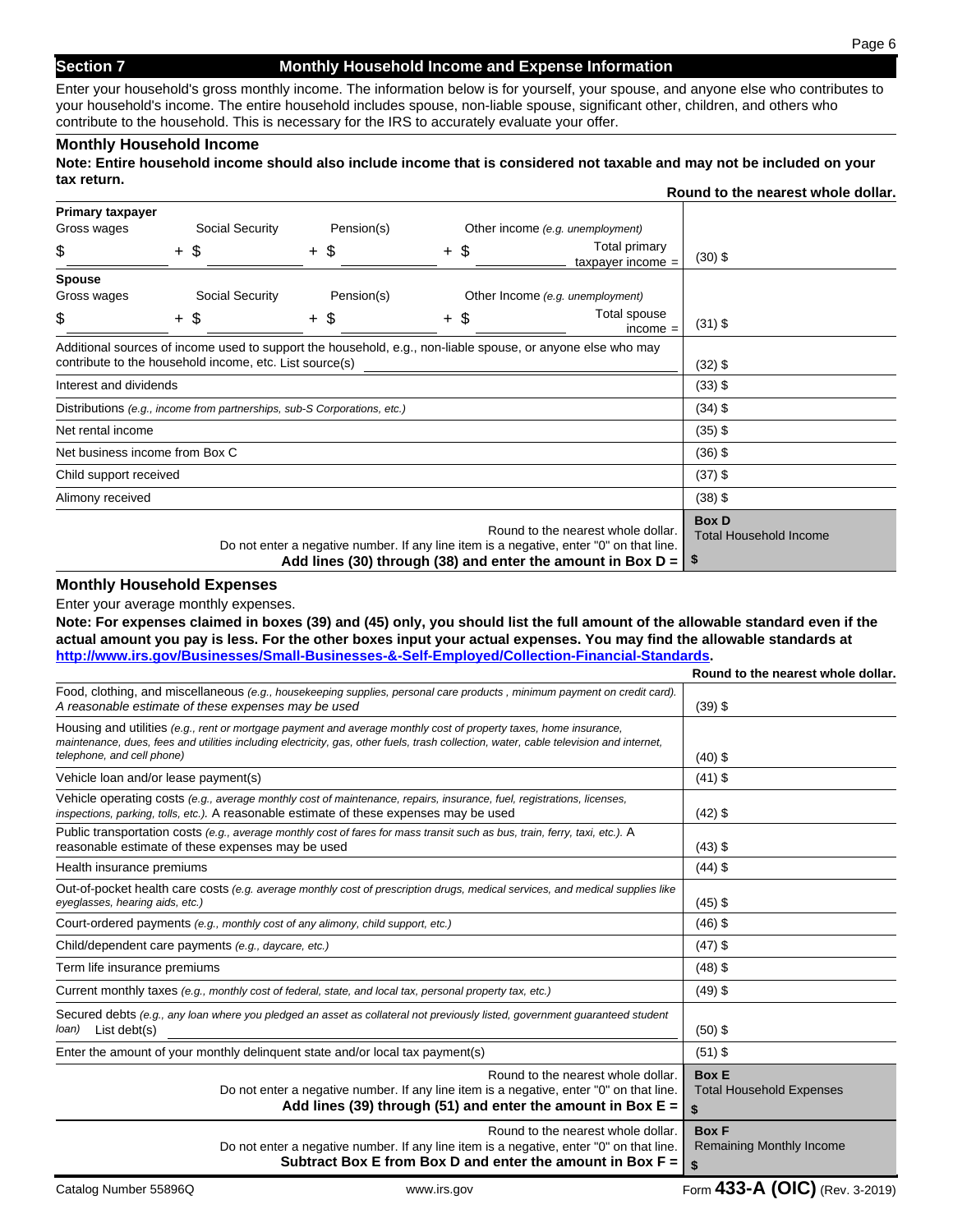## **Section 8 Calculate Your Minimum Offer Amount**

The next steps calculate your minimum offer amount. The amount of time you take to pay your offer in full will affect your minimum offer amount. Paying over a shorter period of time will result in a smaller minimum offer amount.

#### **Note: The multipliers below (12 and 24) and the calculated offer amount (which included the amount(s) allowed for vehicles and bank accounts) do not apply if the IRS determines you have the ability to pay your tax debt in full within the legal period to collect.**

## **Round to the nearest whole dollar.**

If you will pay your offer in 5 or fewer payments within 5 months or less, multiply "Remaining Monthly Income" (Box F) by 12 to get "Future Remaining Income" (Box G). Do not enter a number less than \$0.

| <b>Enter the total from Box F</b>                                                                                                                           |          | <b>Box G Future Remaining Income</b> |  |  |  |  |
|-------------------------------------------------------------------------------------------------------------------------------------------------------------|----------|--------------------------------------|--|--|--|--|
|                                                                                                                                                             | $X 12 =$ |                                      |  |  |  |  |
| $\mathbf{u} = \mathbf{u}$ . The contract $\mathbf{u} = \mathbf{u}$ is the contract of $\mathbf{u} = \mathbf{u}$ . The contract of $\mathbf{u} = \mathbf{u}$ |          |                                      |  |  |  |  |

If you will pay your offer in 6 to 24 months, multiply "Remaining Monthly Income" (Box F) by 24 to get "Future Remaining Income" (Box H). Do not enter a number less than \$0.

| <b>Enter the total from Box F</b> |          | <b>Box H Future Remaining Income</b> |
|-----------------------------------|----------|--------------------------------------|
|                                   | $X 24 =$ |                                      |

Determine your minimum offer amount by adding the total available assets from Box A and Box B (if applicable) to the amount in either Box G or Box H.

| Enter the amount from Box A<br>plus Box B <i>(if applicable)</i> | <b>Enter the amount from either</b><br><b>Box G or Box H</b> |          | <b>Offer Amount</b><br>Your offer must be more than zero (\$0). Do |
|------------------------------------------------------------------|--------------------------------------------------------------|----------|--------------------------------------------------------------------|
|                                                                  |                                                              | $\equiv$ | not leave blank. Use whole dollars only.                           |

**If you cannot pay the Offer Amount shown above due to special circumstances, explain on the Form 656, Offer in Compromise, Section 3, Reason for Offer, Explanation of Circumstances. You must offer an amount more than \$0.**

| <b>Section 9</b>                                                                                                                                                                                  |                    |                                     |                            | <b>Other Information</b>  |                                  |                             |     |                                     |    |
|---------------------------------------------------------------------------------------------------------------------------------------------------------------------------------------------------|--------------------|-------------------------------------|----------------------------|---------------------------|----------------------------------|-----------------------------|-----|-------------------------------------|----|
| Additional information IRS needs to consider settlement of your tax debt. If you or your business are currently in a bankruptcy proceeding,<br>you are not eligible to apply for an offer.        |                    |                                     |                            |                           |                                  |                             |     |                                     |    |
| Are you a party to or involved in litigation (if yes, answer the following)                                                                                                                       |                    |                                     |                            |                           |                                  |                             |     | Yes                                 | No |
| <b>Plaintiff</b>                                                                                                                                                                                  | Location of filing |                                     |                            | Represented by            |                                  |                             |     | Docket/Case number                  |    |
| Defendant                                                                                                                                                                                         |                    |                                     |                            |                           |                                  |                             |     |                                     |    |
| Amount of dispute                                                                                                                                                                                 |                    | Possible completion date (mmddyyyy) |                            | Subject of litigation     |                                  |                             |     |                                     |    |
| \$                                                                                                                                                                                                |                    |                                     |                            |                           |                                  |                             |     |                                     |    |
| Have you filed bankruptcy in the past 7 years (if yes, answer the following)                                                                                                                      |                    |                                     |                            |                           |                                  |                             |     | Yes                                 | No |
| Date dismissed (mmddyyyy)<br>Date filed (mmddyyyy)                                                                                                                                                |                    |                                     | Date discharged (mmddyyyy) |                           | Petition no.                     | Location filed              |     |                                     |    |
| In the past 10 years, have you lived outside of the U.S. for 6 months or longer (if yes, answer the following)                                                                                    |                    |                                     |                            |                           |                                  |                             |     | Yes                                 | No |
| Dates lived abroad: From (mmddyyyy)                                                                                                                                                               |                    |                                     |                            |                           | To (mmddvvvv)                    |                             |     |                                     |    |
| Are you or have you ever been party to any litigation involving the IRS/United States (including any tax litigation)                                                                              |                    |                                     |                            |                           |                                  |                             |     | Yes                                 | No |
| If yes and the litigation included tax debt, provide the types of tax and periods involved<br>Are you the beneficiary of a trust, estate, or life insurance policy (if yes, answer the following) |                    |                                     |                            |                           |                                  |                             |     | Yes                                 | No |
| Place where recorded                                                                                                                                                                              |                    |                                     |                            |                           |                                  |                             | EIN |                                     |    |
| Anticipated amount to be received<br>Name of the trust, estate, or policy<br>\$                                                                                                                   |                    |                                     |                            |                           | When will the amount be received |                             |     |                                     |    |
| Are you a trustee, fiduciary, or contributor of a trust                                                                                                                                           |                    |                                     |                            |                           |                                  |                             |     | Yes                                 | No |
| Name of the trust                                                                                                                                                                                 |                    |                                     |                            |                           |                                  |                             | EIN |                                     |    |
| Do you have a safe deposit box (business or personal) (if yes, answer the following)                                                                                                              |                    |                                     |                            |                           | Yes                              | No                          |     |                                     |    |
| Location (name, address and box number(s))<br>Contents                                                                                                                                            |                    |                                     |                            |                           | Value                            |                             |     |                                     |    |
|                                                                                                                                                                                                   |                    |                                     |                            |                           |                                  |                             |     | \$                                  |    |
| In the past 10 years, have you transferred any assets, including real property, for less than their full value (if yes, answer the<br>following)                                                  |                    |                                     |                            |                           |                                  |                             |     | Yes                                 | No |
| List asset(s)                                                                                                                                                                                     |                    |                                     |                            | Value at time of transfer |                                  | Date transferred (mmddyyyy) |     | To whom or where was it transferred |    |
|                                                                                                                                                                                                   |                    | \$                                  |                            |                           |                                  |                             |     |                                     |    |
| Catalog Number 55896Q                                                                                                                                                                             |                    |                                     |                            | www.irs.gov               |                                  |                             |     | Form 433-A (OIC) (Rev. 3-2019)      |    |